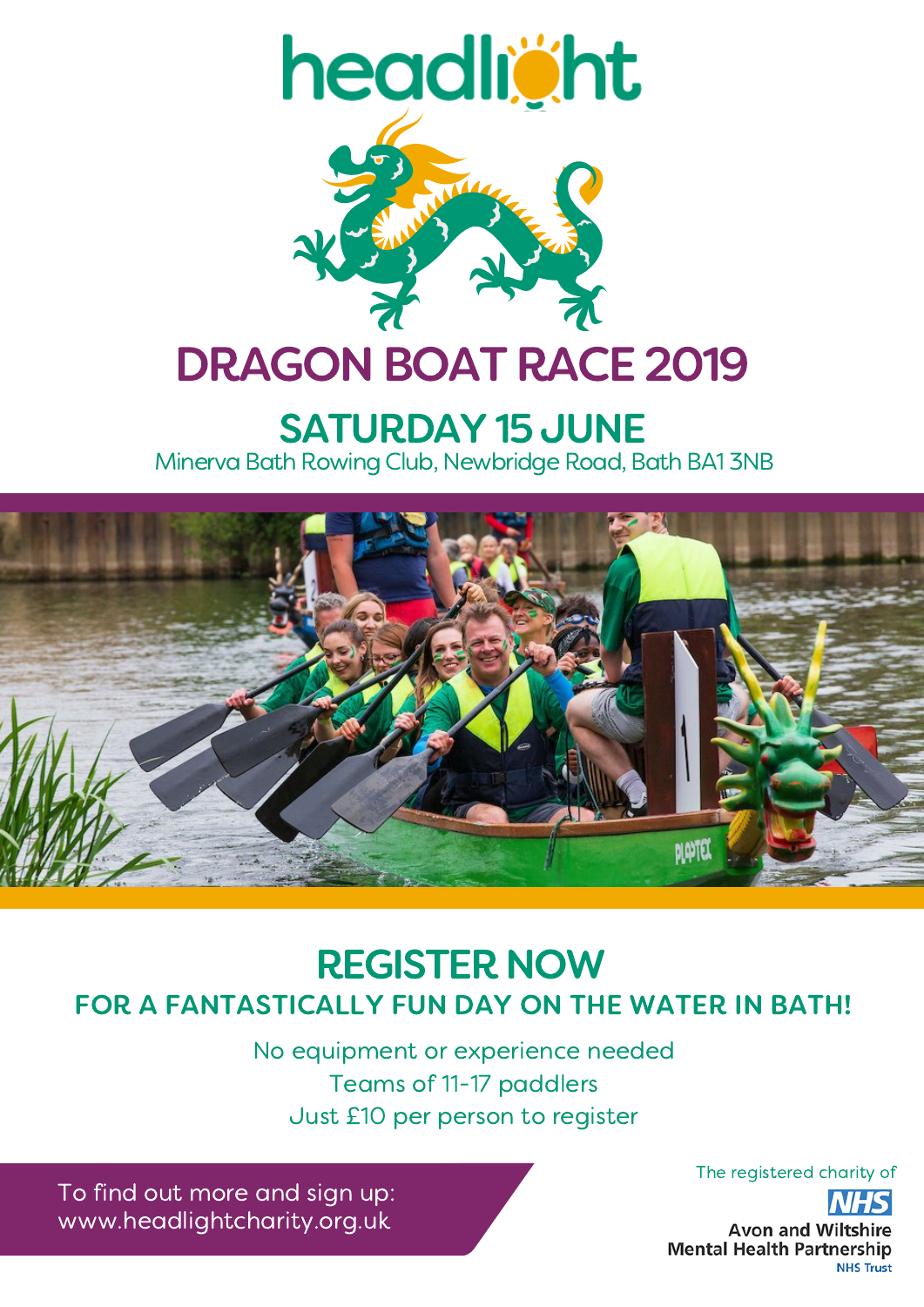## DRAGON BOAT RACE 2019 Participant Registration Form

Please complete and return this form by 1st June to register. 100% of the proceeds of the event will go to Headlight Mental Health Charity.

| YOUR NAME         |  |
|-------------------|--|
|                   |  |
| <b>EMAIL</b>      |  |
|                   |  |
| <b>MOBILE NUM</b> |  |

Please note we will only contact you via mobile in case of urgent race update.

|                                                                                                                                                                                          | <b>ADDRESS</b>          |                                      |  |                                                                   |  |
|------------------------------------------------------------------------------------------------------------------------------------------------------------------------------------------|-------------------------|--------------------------------------|--|-------------------------------------------------------------------|--|
| <b>TOWN</b>                                                                                                                                                                              |                         |                                      |  | <b>POSTCODE</b>                                                   |  |
| £10 registration fee per participant to be received with entry - please select how you prefer to pay:                                                                                    |                         |                                      |  |                                                                   |  |
|                                                                                                                                                                                          | CASH/ CHEQUE (ENCLOSED) | Cheques payable to Headlight Charity |  | ONLINE VIA JUSTGIVING<br>www.justgiving.com/headlightmentalhealth |  |
| Entries will be confirmed via email on receipt of your completed form & registration fee.<br>Participants can then choose to cover the remaining cost by either (please tick to select): |                         |                                      |  |                                                                   |  |
|                                                                                                                                                                                          | SPONSORSHIP             | Suggested minimum £50/ person        |  | 'PAY & PLAY'<br>Additional payment of £25                         |  |
|                                                                                                                                                                                          |                         |                                      |  |                                                                   |  |

Payment/ evidence of sponsorship will be collected on race day during sign-in.

TERMS & CONDITIONS: The minimum age is 12 years. Under 18's must be accompanied by an adult. By registering for this event, you are agreeing to abide by race rules and certifying that you are water confident. All participants compete wholly at their own risk.

Headlight would like to contact you about how your support has helped and future opportunities to get involved. Please tick if you are happy to hear from us.

You can enter as a whole team if you have already identified 11 -17 members Please indicate how you wish to enter:

AS A TEAM MEMBER

YOUR CHARGE

AS AN INDIVIDUAL Please find me a team!

NAME OF TEAM

#### TEAM LEADER

The team leader should return a team cover sheet to form your team. You can do this once all team members have returned their participant registration forms and registration fees.

Return your completed form to awp.headlightfundraising@nhs.net or Headlight, Bath NHS House, Newbridge Hill, Bath BA13QE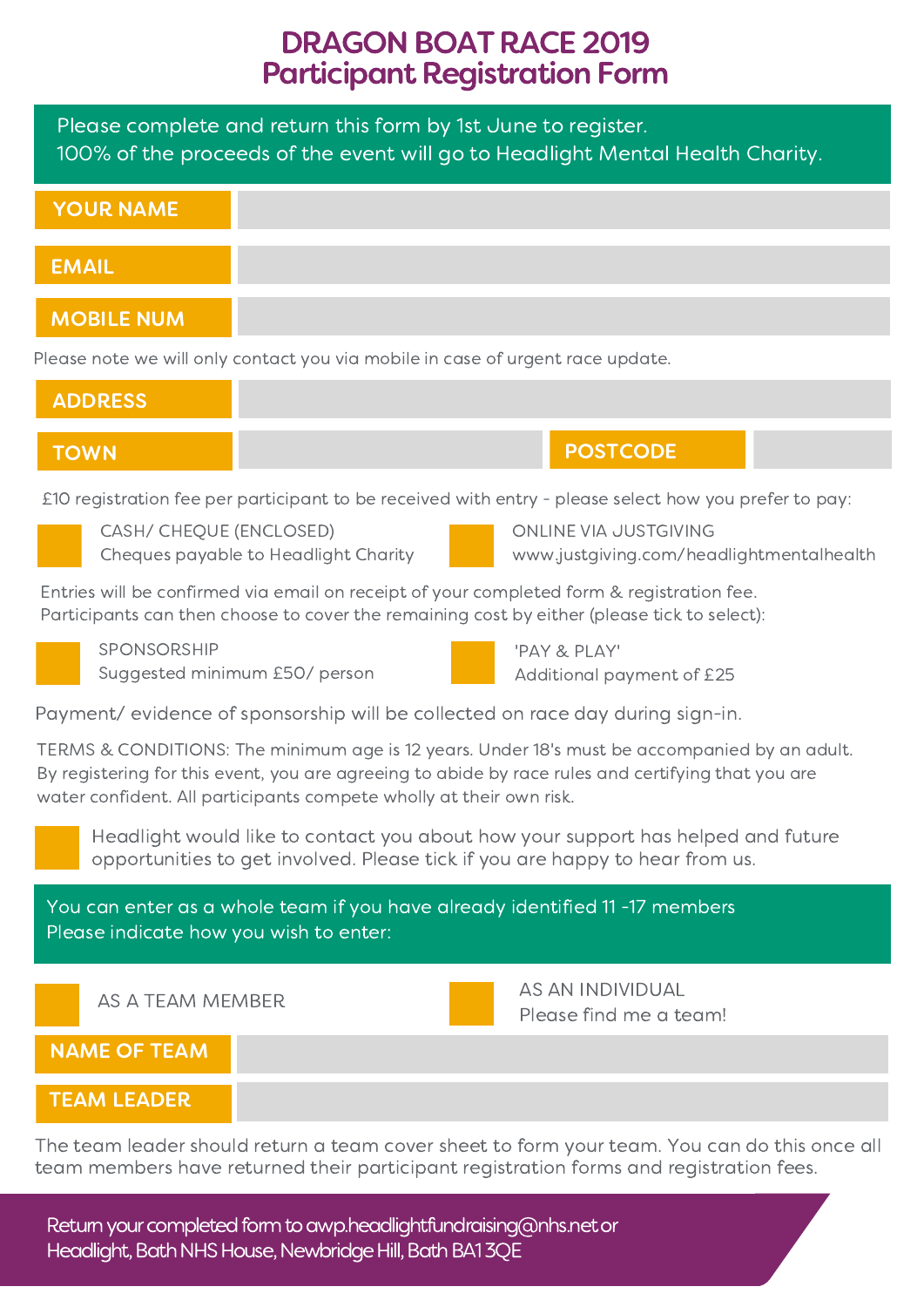

# DRAGON BOAT RACE 2019 TeamCover Sheet

| NAME OF TEAM  |  |
|---------------|--|
| TEAM LEADER \ |  |

The team leader should ensure that all team members have completed the correct registration forms, paid deposits and co-ordinates the team on the day.

| <b>CREW</b> | <b>CREW</b> |
|-------------|-------------|
| <b>CREW</b> | <b>CREW</b> |
| <b>CREW</b> | <b>CREW</b> |
| <b>CREW</b> | <b>CREW</b> |
| <b>CREW</b> | <b>CREW</b> |
| <b>CREW</b> | <b>CREW</b> |
| <b>CREW</b> | <b>CREW</b> |
| <b>CREW</b> | <b>CREW</b> |

Teams must have a minimum of 11 members to race, and participants may only race for 1 team. Changes are permitted until the registration closing date of 1st June. Should last minute changes mean a team does not have enough members, individuals may be allocated by the organisers to make up the number.

#### ADDED EXTRAS

Please tick if interested and we will contact the team leader to finalise



Personalised team T-shirts at a cost of £10 per team member. Event logo to front & your team name to back. Available Adult Small - 3XL.

Team marquee (3m x 3m) and chairs at a cost of £100 per team